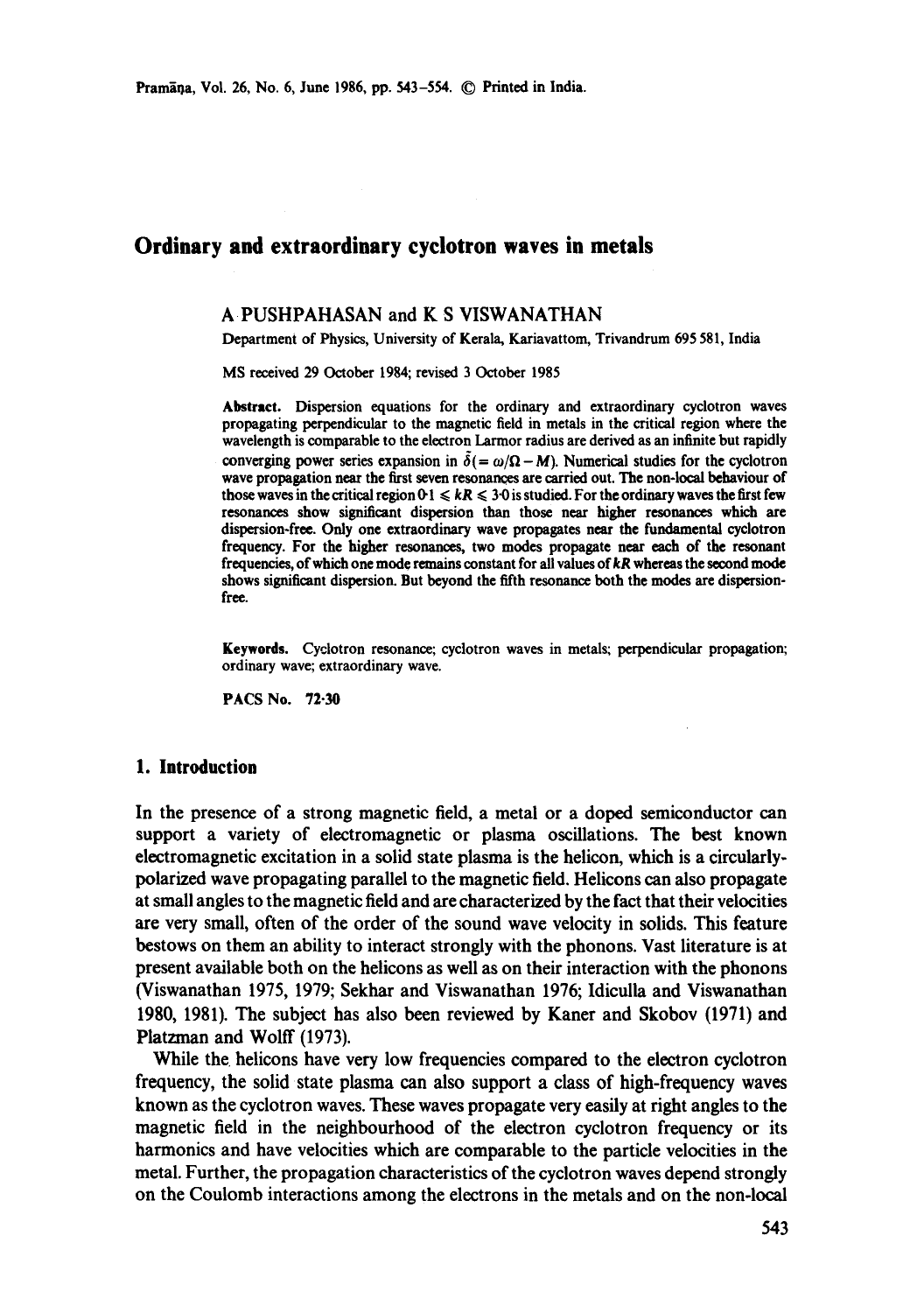properties of the conductivity tensor. For these reasons they can be used as probes of the many-body effects in metals.

Kaner and Skobov (1964) first pointed out the possibility of propagating electromagnetic waves at right angles to the magnetic field in the vicinity of cyclotron resonances. The cyclotron waves were first experimentally observed in alkali metals by Walsh and Platzman (1965). As stated earlier, these waves depend sensitively on the finite-k or non-local properties of the conductivity tensor. The dispersion characteristics of the cyclotron waves were studied by Kaner and Skobov (1971) both in the long-wavelength  $(kR \le 1)$  and in the short-wavelength  $(kR \ge 1)$  limits. A search of the literature on cyclotron waves suggests that much work remains to be done on the nature of the waves in the critical region where the wavelength is of the order of the electron Larmor radius. The solution of the dispersion equations for the ordinary as well as the extraordinary waves near cyclotron resonance requires much analytical as well as computational work in this domain. Besides, when the cyclotron waves propagate obliquely to the magnetic field, though very nearly perpendicular to it, the Doppler-like term in the denominator (of the conductivity tensor  $\sigma_{ij}$ ) introduces finite regions of Landau damping, magnetic Landau damping and Doppler-shifted cyclotron damping. Very little is at present known as to how such coilisionless damping acts to destroy the propagation of the cyclotron waves and it is our aim to address ourselves to some of these problems. In this paper, we solve the dispersion equations for the ordinary as well as the extraordinary waves in metals propagating near cyclotron resonances and study the non-local behaviour of those waves for wavelengths which are comparable to the electron Larmor radius. Those results are presented in the next two sections.

### **2. Ordinary cyclotron wave propagation**

We shall choose the z-axis to coincide with the static magnetic field. Then the wellknown dispersion equation for the ordinary wave (for derivation see Appendix A) is

$$
\sigma_{zz} = 0. \tag{1}
$$

The components of the conductivity tensor are well-known and are reproduced in textbooks or review articles by various authors. In this paper we use the expressions for those as given by Platzman and Wolff (1973).

For propagation perpendicular to the magnetic field, we have

$$
\sigma_{zz} = iN \sum_{n=0}^{\infty} \left[ \frac{\hat{\omega}}{(\hat{\omega}^2 - n^2)(1 + \delta_{n0})} \int_{0}^{\pi} J_n^2(b) \cos^2 \theta \sin \theta \, d\theta \right].
$$
 (2)

Here

$$
\tilde{\omega} = \frac{\omega + i(\tau)^{-1}}{\Omega},\tag{3}
$$

$$
b = k(vF/\Omega) \sin \theta, \tag{4}
$$

$$
N = (3n_0e^2/m^*\Omega) \tag{5}
$$

$$
\delta_{n0} = \begin{cases} 1; & n = 0 \\ 0; & n \neq 0. \end{cases}
$$
 (6)

and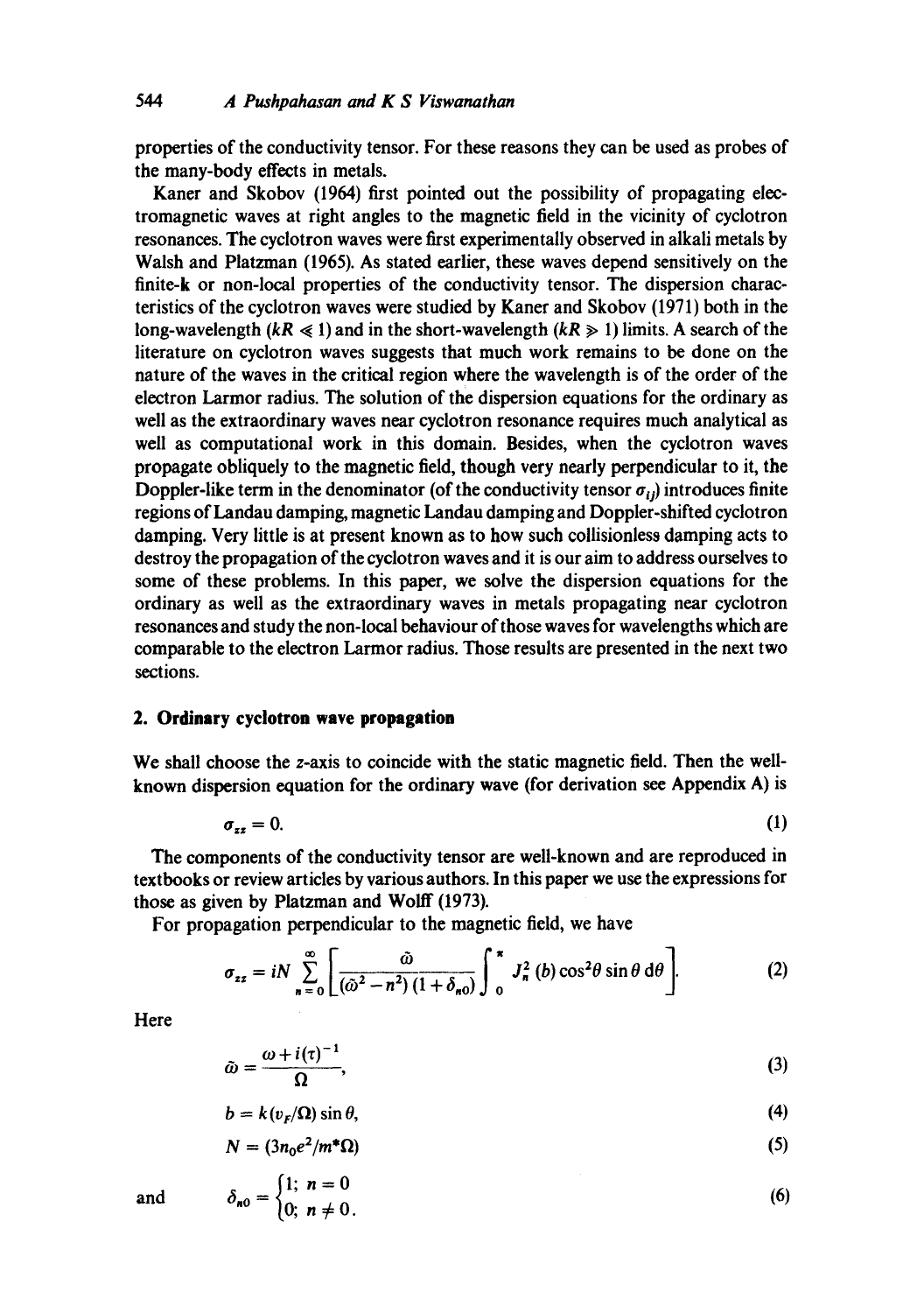In the above equations  $\omega$ ,  $\tau^{-1}$ ,  $\Omega$ , k,  $v_F$ ,  $n_0$  and  $m^*$  stand for the frequency of the electromagnetic wave, the collision frequency of electrons with defects or impurities, the cyclotron frequency, the magnitudes of the wave vector and the Fermi velocity, the particle density and the effective mass of the particle respectively. Replacing  $(v_r/\Omega)$  by R (the Larmor radius) we get

$$
b = kR \sin \theta. \tag{7}
$$

The expression for the square of the Bessel function is (Watson 1958)

$$
J_n^2(b) = \sum_{s=0}^{\infty} \left[ \frac{(-1)^s (2n+2s)!}{s!(2n+s)!\left[(n+s)!\right]^2} \cdot \frac{b^{2n+2s}}{2^{2n+2s}} \right].
$$
 (8)

Substituting the above expression in (2) and using the formula

$$
\int_{0}^{\pi} \sin^{2n+2s+1}\theta \cos^{2}\theta d\theta = \frac{[(n+s)!]^2 2^{2n+2s+1}}{(2n+2s+1)(2n+2s+3)(2n+2s)!},
$$
(9)

we find that the dispersion equation for ordinary cyclotron wave becomes

$$
\sum_{n=0}^{\infty} \sum_{s=0}^{\infty} P_{ns} \left( \frac{\tilde{\omega}}{\tilde{\omega}^2 - n^2} \right) = 0,
$$
\n(10)

where

$$
P_{ns} = \frac{2(-1)^{s} (kR)^{2s+2s}}{(1+\delta_{n0}) s! (2n+s)! (2n+2s+1) (2n+2s+3)}.
$$
 (11)

The dispersion equation is in the form of an infinite power series in *kR* and holds good for any value of k.

As stated earlier, the cyclotron waves propagate very freely near the cyclotron resonances. For electrons in a metal at very low temperatures,  $\tau$  is of the order of 10<sup>-9</sup> to 10<sup>-8</sup> sec and  $\Omega$  is of the order of 10<sup>11</sup> rad/sec. Thus  $\Omega \tau \gg 1$  and for this reason we can safely ignore collisions among the particles (electrons). We shall now investigate how the non-local effects modify the dispersion of the waves.

Near the Mth resonance, we shall assume

$$
\omega = M\Omega + \delta, \tag{12}
$$

$$
\tilde{\omega} = M + \tilde{\delta}.\tag{13}
$$

Here 
$$
\tilde{\omega} = \omega/\Omega
$$
 (14)

and  $\delta = \delta/\Omega$ . (15)

It is presumed that  $\tilde{\delta}$  is small compared to unity, or  $|\tilde{\delta}| < 1$ .

Expanding (10) as a power series in  $\delta$ , the dispersion equation for the ordinary wave takes the form

$$
\sum_{j=0}^{\infty} C_{j+1} \, \tilde{\delta}^j = 0,\tag{16}
$$

where the coefficients  $C_{j+1}$  are given in Appendix B.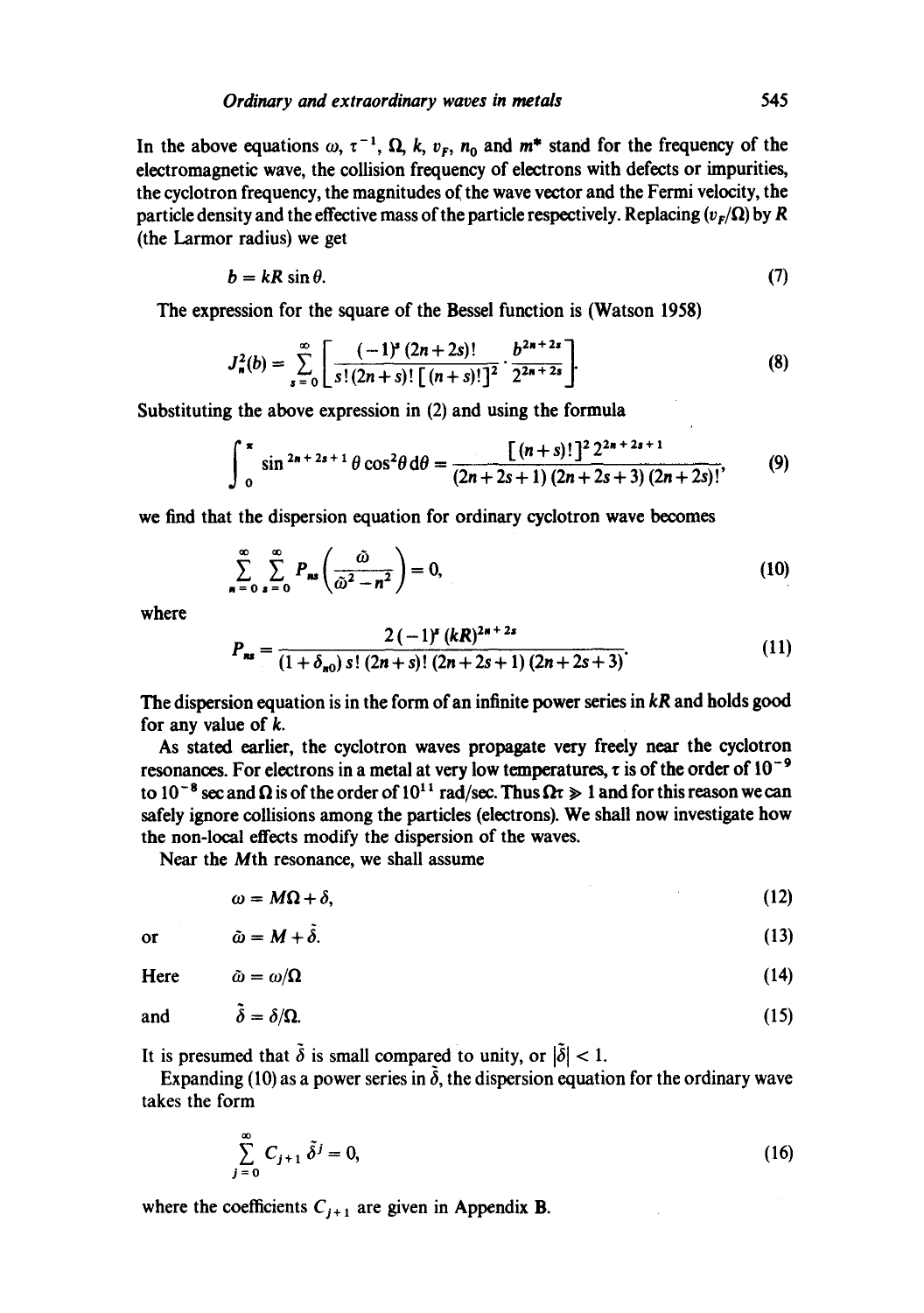Normally  $\delta$  is small so that the infinite series expression in (16) can be truncated with the first two terms. This gives a linear equation of the form

$$
C_1 + C_2 \tilde{\delta} = 0 \tag{17}
$$

leading to

$$
\tilde{\delta} = - (C_1/C_2). \tag{18}
$$

Occasionally, when  $\tilde{\delta}$  becomes comparable to unity though less than one, it is advisable, in the interest of accuracy to take the third term of (16) also and solve instead the quadratic equation

$$
C_1 + C_2 \tilde{\delta} + C_3 \tilde{\delta}^2 = 0. \tag{19}
$$

Equations (18) and (19) were solved for different values of  $kR$  in steps of  $0.1$  in the interval  $kR = 0.1$  to  $kR = 3.0$  for the first seven resonances using a digital computer. Due to the rapid convergence of the three infinite series in the expression for  $C_{i+1}$ , we considered only terms upto the order of 12th power in *kR* for all the three series. As a further check we extended our calculations to terms of the order of 26th power in *kR*  and solved (18) and (19). The result was the reassurance of the correctness of our first approximation. The computer was instructed to print the values of  $kR$  and  $\tilde{\omega}$  for each value of *kR* in the interval.

In our calculations one of the two real roots of the quadratic equation always happened to be greater than unity and was therefore discarded.

The calculations using the linear and the quadratic equations gave identical results for resonances higher than or equal to 2. For the first resonance the quadratic approximation gave results that agreed better with a direct solution (as elaborated below) of the dispersion equation (10).

To check the accuracy of the numerical results, we solved the dispersion equation directly by another independent method. The dispersion equation for the ordinary wave may also be written in the form

$$
\sum_{n=0}^{\infty} U_n \left( \frac{\hat{\omega}}{\hat{\omega}^2 - n^2} \right) = 0 \tag{20}
$$

where

$$
U_n = \sum_{s=0}^{\infty} P_{ns}.
$$
 (21)

To study the dispersion equation for the nth resonance, we retained the first  $(n + m)$ terms in (20) where m is small. The resulting algebraic equation can be solved directly with the aid of a computer.

For studying the first five resonances we retained the first six terms of the dispersion equation (20). Then (20) reduces to the simplified form

$$
V_0 \,\tilde{\omega}^{10} + V_1 \tilde{\omega}^8 + V_2 \tilde{\omega}^6 + V_3 \tilde{\omega}^4 + V_4 \tilde{\omega}^2 + V_5 = 0,\tag{22}
$$

where the coefficients  $V_0$  to  $V_5$  are given in Appendix B. Here due to the rapid convergence of the terms of the infinite power series in  $kR$  for  $U_n$ , we retained only terms upto  $(kR)^{10}$  for evaluating  $U_0$  to  $U_5$  and  $V_0$  to  $V_5$ .

A computer program was written to solve the algebraic equation (22) for different values of  $kR$  in steps of 0.1 in the interval  $kR = 0.1$  to  $kR = 3.0$ .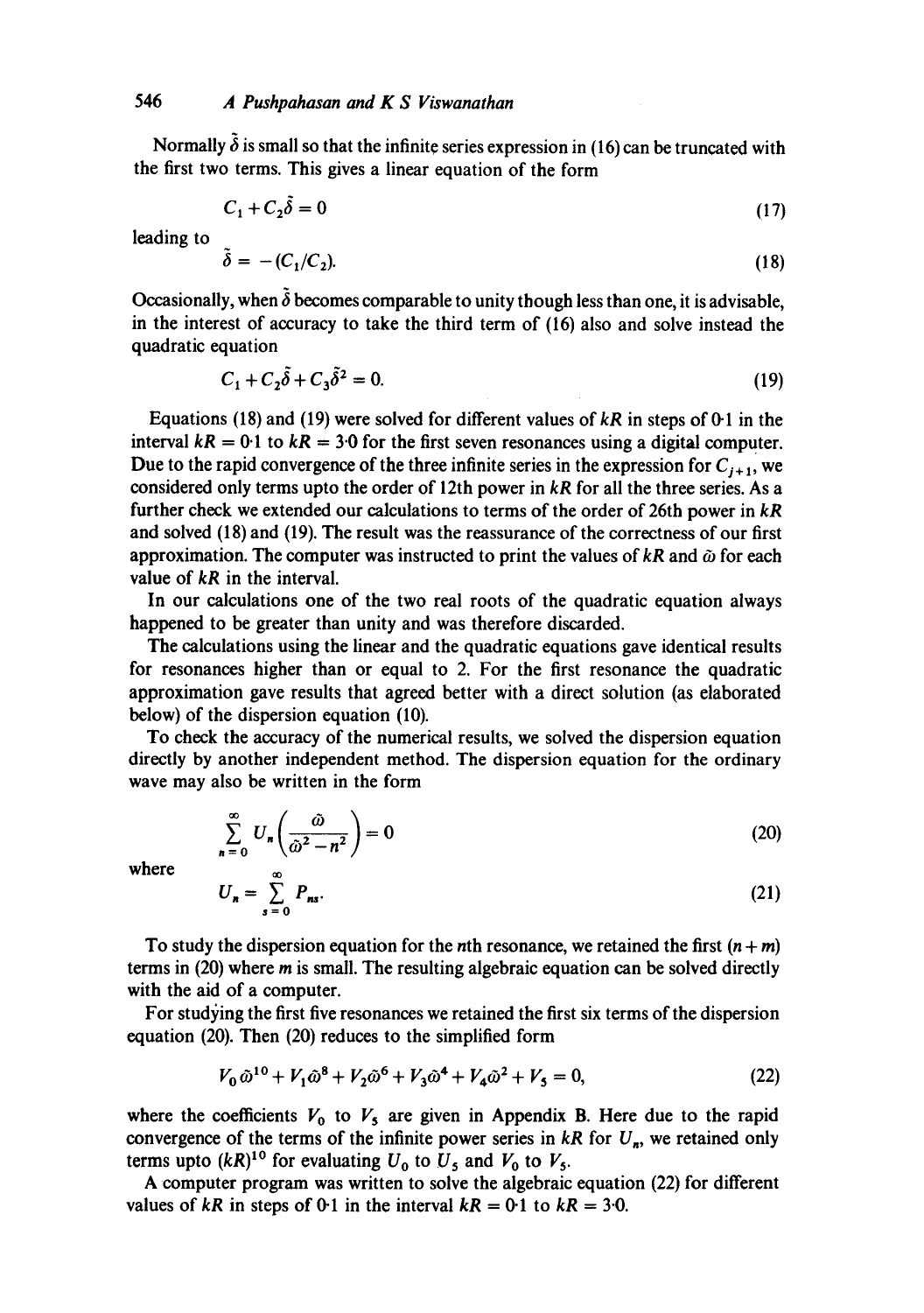

**Figure 1.** Dispersion curves for the ordinary cyclotron waves in metals propagating near the first seven cyclotron resonances.

The dispersion curves for the propagation of ordinary cyclotron waves near the first seven resonances are shown in figure 1.

It is found that the linear approximation (dashed line) is inadequate for the first resonance. Hence for the first resonance we used the other computational methods described above. For the next six resonances, even the linear approximation agrees with the solution of the quadratic equation or with the direct numerical method of solution of the dispersion equation.

The curves in figure 1 show that the frequency generally decreases as *kR* increases. This decrease is more pronounced for the first resonance but not so for the higher resonances.

## **3. Extraordinary cyclotron wave propagation**

We shall next consider propagation of the extraordinary electromagnetic waves with frequencies close to the cyclotron frequency or its harmonics.

The dispersion equation for the extraordinary wave (for derivation see Appendix A) is

$$
\sigma_{xx}\sigma_{yy} + \sigma_{xy}^2 = 0. \tag{23}
$$

Assuming as before that the wave is propagating perpendicular to the impressed static magnetic field, the three relevant components of the conductivity tensor, namely,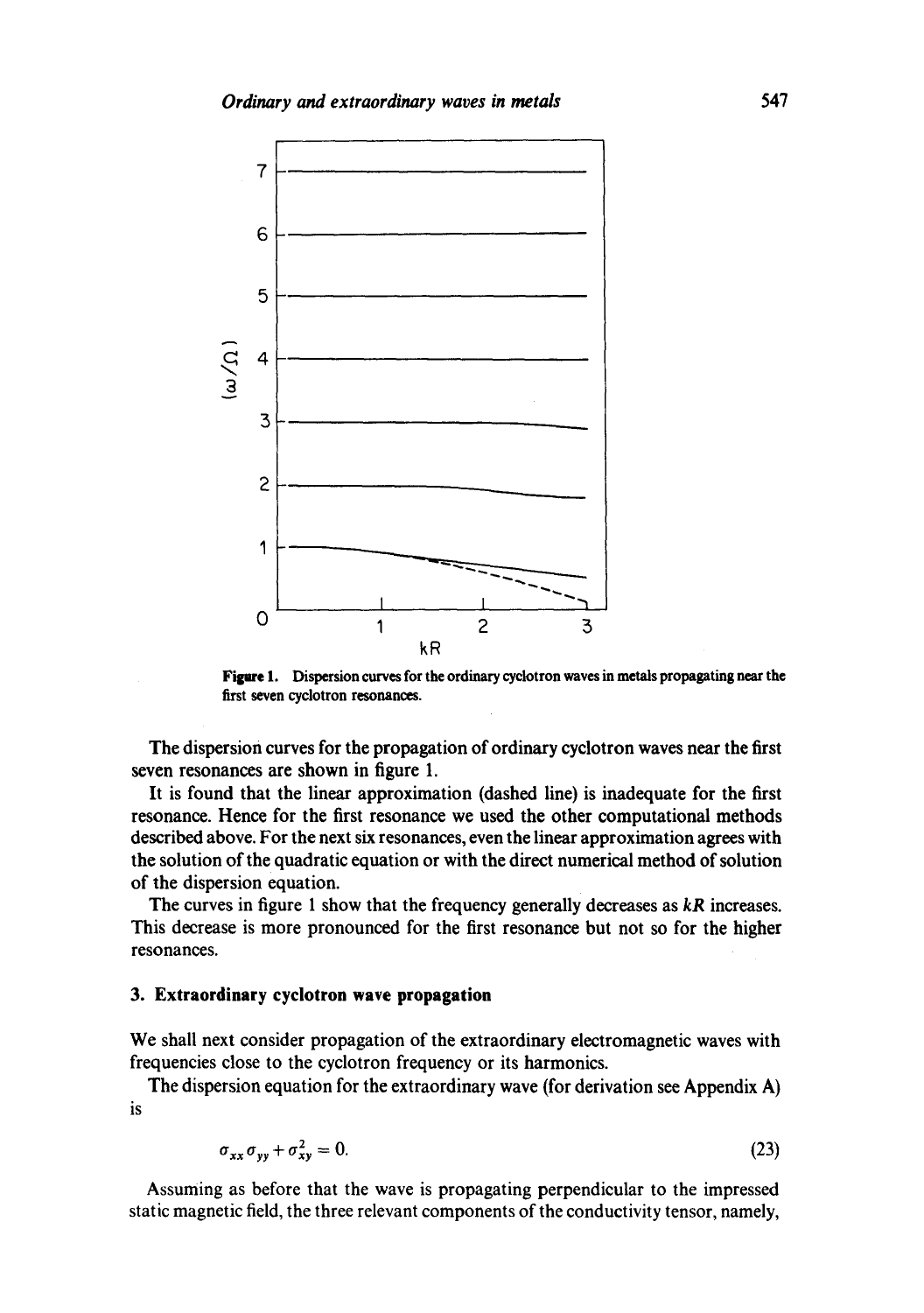# 548 *A Pushpahasan and K S Viswanathan*

 $\sigma_{xx}$ ,  $\sigma_{yy}$  and  $\sigma_{xy}$  are given by (Platzman and Wolff 1973)

$$
\sigma_{xx} = iN \sum_{n=1}^{\infty} \left[ n^2 \left( \frac{\tilde{\omega}}{\tilde{\omega}^2 - n^2} \right) \cdot \int_0^{\pi} \frac{J_n^2(b)}{b^2} \sin^3 \theta \, d\theta \right],
$$
 (24)

$$
\sigma_{yy} = iN\left(\frac{1}{2\tilde{\omega}}\right) \cdot \int_0^\pi J_0'^2(b) \sin^3\theta \,d\theta
$$
  
+  $iN \sum_{n=1}^\infty \left[ \left(\frac{\tilde{\omega}}{\tilde{\omega}^2 - n^2}\right) \cdot \int_0^\pi J_n'^2(b) \sin^3\theta \,d\theta \right]$  (25)

and

$$
\sigma_{xy} = N \sum_{n=0}^{\infty} \left[ \frac{\tilde{\omega}^2}{(\tilde{\omega}^2 - n^2)(1 + \delta_{n0})} \int_{0}^{\pi} \frac{J_n(b) J'_n(b) \sin^3 \theta \, d\theta}{b} \right].
$$
 (26)

Using the series expansions for the squares and products of the Bessel functions or their derivatives in the integrals occurring in (24) to (26) and integrating term by term we can express the integrals as a power series in the parameter *kR.* Then the expressions for  $\sigma_{xx}$ ,  $\sigma_{yy}$  and  $\sigma_{xy}$  expressed as power series in *kR* are

$$
\sigma_{xx} = 2iN \sum_{n=1}^{\infty} \sum_{s=0}^{\infty} \left[ \frac{n^2 \tilde{\omega}(-1)^s (kR)^{2n+2s-2}}{(\tilde{\omega}^2 - n^2) s! (2n+s)! (2n+2s+1)} \right],
$$
 (27)

$$
\sigma_{yy} = \left(\frac{2iN}{\omega}\right) \sum_{s=0}^{\infty} \left[ \frac{(-1)^s (kR)^{2s+2}}{s!(s+1)!(2s+3) (2s+5)} \right] \n+ iN \sum_{n=1}^{\infty} \sum_{s=0}^{\infty} \left[ \left(\frac{\omega}{\omega^2 - n^2}\right) \cdot \frac{(-1)^s (n+s) (kR)^{2n+2s-2}}{s!(2n+s-2)!(2n+2s-1) (2n+2s+1)} \right] \n- 2iN \sum_{n=1}^{\infty} \sum_{s=0}^{\infty} \left[ \left(\frac{\omega}{\omega^2 - n^2}\right) \cdot \frac{(-1)^s (n+s) (kR)^{2n+2s}}{s!(2n+s)!(2n+2s+1) (2n+2s+3)} \right] \n+ iN \sum_{n=1}^{\infty} \sum_{s=0}^{\infty} \left[ \left(\frac{\omega}{\omega^2 - n^2}\right) \cdot \frac{(-1)^s (n+s+2) (kR)^{2n+2s+2}}{s!(2n+s+2)!(2n+2s+3) (2n+2s+5)} \right] \tag{28}
$$

and

$$
\sigma_{xy} = N \sum_{s=0}^{\infty} \left[ \frac{(-1)^s s (kR)^{2s-2}}{s! \, s! \, (2s+1)} \right] + 2N \sum_{n=1}^{\infty} \sum_{s=0}^{\infty} \left[ \left( \frac{\tilde{\omega}^2}{\tilde{\omega}^2 - n^2} \right) \cdot \frac{(-1)^s (n+s) (kR)^{2n+2s-2}}{s! \, (2n+s)! \, (2n+2s+1)} \right]. \tag{29}
$$

To solve the dispersion equation, we look for solutions for the frequency of the extraordinary wave lying close to the cyclotron frequency or its harmonics. Writing as in (12) to (15) and substituting the equation for  $\tilde{\omega}$  in (27) to (29), we find that in the neighbourhood of cyclotron resonances the three relevant components of the conductivity tensor can be expressed as a power series in *kR.* Thus we have,

$$
\sigma_{xx} = iN \left( \tilde{\delta} \right)^{-1} \sum_{j=0}^{\infty} A_{j+1} \, \tilde{\delta}^j,\tag{30}
$$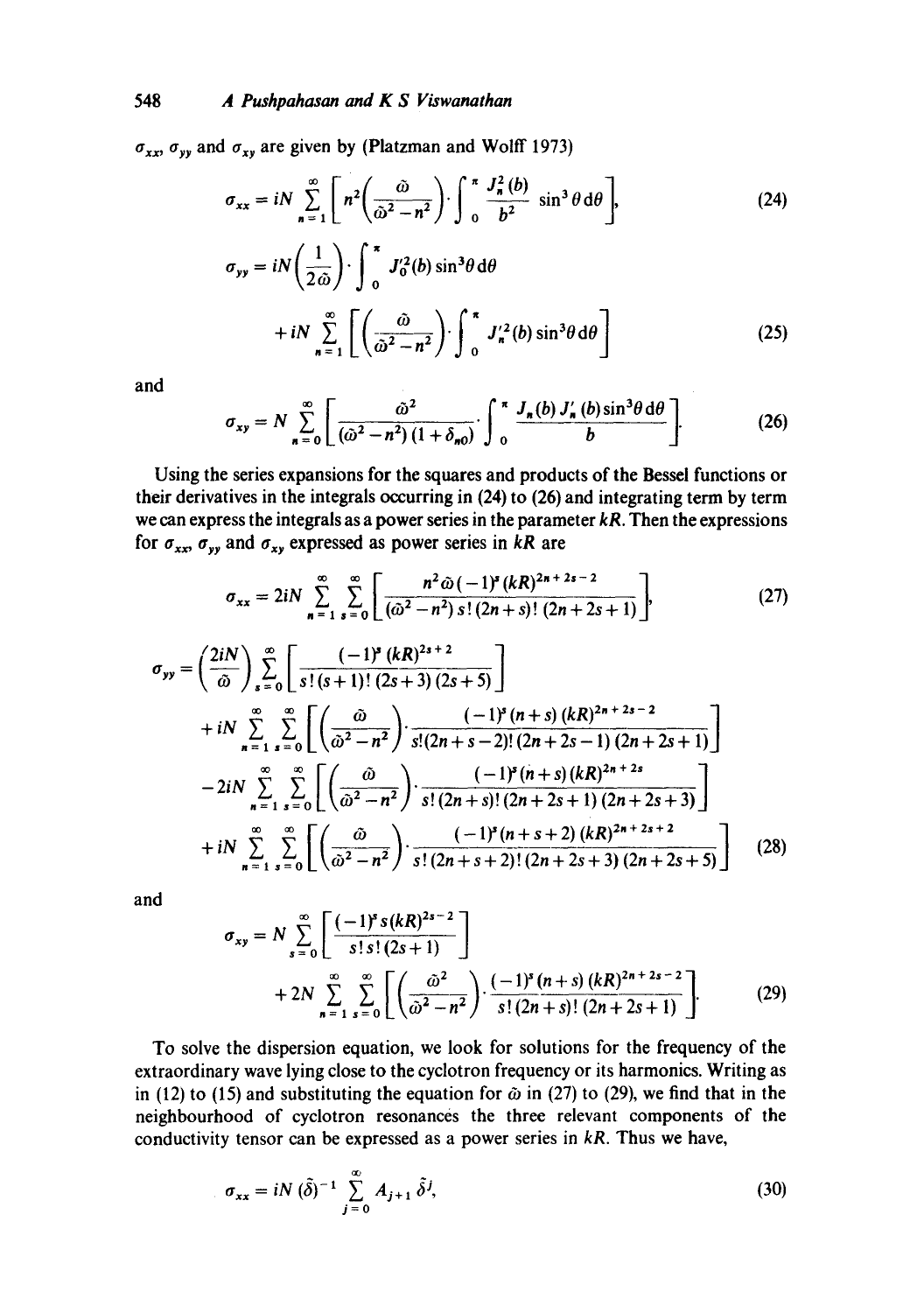*Ordinary and extraordinary waves in metals* 549

$$
\sigma_{yy} = iN \left( \tilde{\delta} \right)^{-1} \sum_{j=0}^{\infty} B_{j+1} \, \tilde{\delta}^j,\tag{31}
$$

and 
$$
\sigma_{xy} = N (\tilde{\delta})^{-1} \sum_{j=0}^{\infty} D_{j+1} \tilde{\delta}^{j}, \qquad (32)
$$

where the expressions for  $A_{j+1}$ ,  $B_{j+1}$  and  $D_{j+1}$  are given in Appendix B.

Substituting (30) to (32) in the dispersion equation (23) and simplifying, the latter assumes the form

$$
\sum_{j=0}^{\infty} W_j \tilde{\delta}^j = 0 \tag{33}
$$

where

$$
W_j = \sum_{s=1}^{j+1} (D_s D_{j+2-s} - A_s B_{j+2-s}).
$$
\n(34)

For numerical study of the extraordinary wave propagation near cyclotron resonances we proceeded as follows.

As a first approximation we truncated the dispersion equation (33) with the quadratic term and solved the equation

$$
W_0 + W_1 \tilde{\delta} + W_2 \tilde{\delta}^2 = 0. \tag{35}
$$

A computer program was written for calculating the terms  $A_1$ ,  $A_2$ ,  $A_3$ ,  $B_1$ ,  $B_2$ ,  $B_3$ ,  $D_1$ ,  $D_2$  and  $D_3$  and hence for  $W_0$ ,  $W_1$  and  $W_2$  of the quadratic equation (35). Due to the rapid convergence of the series expansions for  $A_{j+1}$ ,  $B_{j+1}$  and  $D_{j+1}$  in the expressions for  $W_j$ we considered only terms upto the order of 12th power in *kR.* 

Equation (35) was solved through the computer for various values of *kR* in steps of 0.1 in the range  $kR = 0.1$  to  $kR = 3.0$  for the first seven resonances. This yielded two real roots for all resonances. However, one of the two real roots for propagation near the first resonance was discarded as it violated the required condition  $|\tilde{\delta}| < 1$  even from  $kR = 0.1$ . It follows that there are two distinct modes propagating near any subharmonic except near the fundamental resonance frequency where there exists only one WaVe.

For the second and third resonances, one of the two roots violated the condition  $|\delta|$  < 1 for  $kR > 1.5$  for the second resonance and  $kR > 2.9$  for the third resonance. So in order to obtain correct numerical results, we had to proceed to equations of higher order.

It was seen that for propagation near the second resonance the value of  $\delta$  tends to unity in the range  $1.5 < kR \leq 3.0$ . As a result, the dispersion equation has a slower convergence in this region. Therefore an accurate solution of (33) in this region necessitated the consideration of a fairly large number of terms. In fact we had to solve an equation of order fourteen in  $\delta$  (in which the various terms contained powers of  $kR$ of order 12) for waves propagating near the second resonance to obtain real roots satisfying the condition  $|\delta|$  < 1. This was achieved by suitably modifying our computer program.

Also for propagation near the third resonance we have to solve a dispersion equation of the third or higher order in  $\delta$ . So we solved a fourth order equation.

The fact that the solution of the cubic and the fifth order approximations of the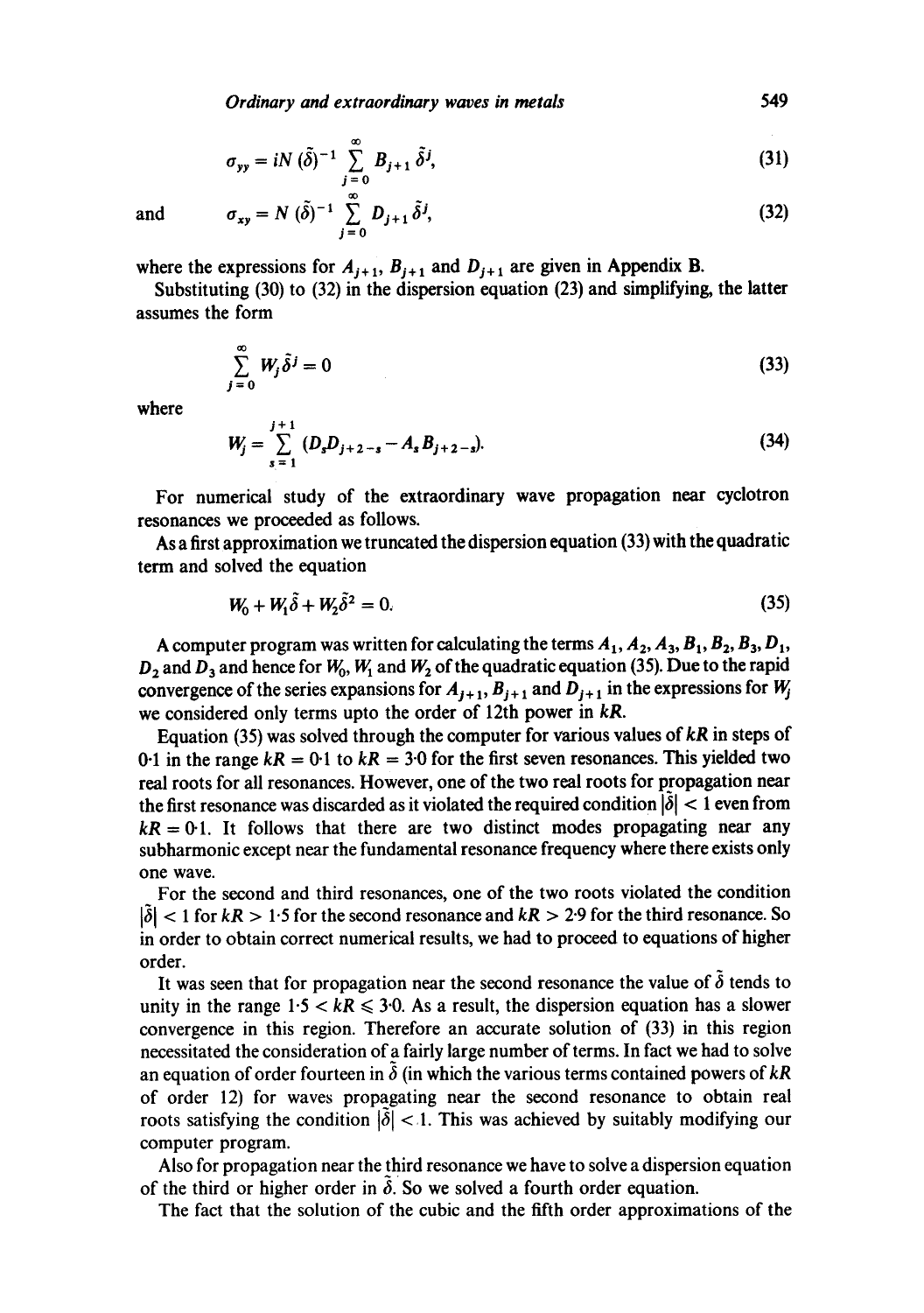

Figure 2. Dispersion curves for the extraordinary cyclotron waves in metals propagating **near the first seven** cyclotron resonances. **For the** sixth and **seventh resonances the frequencies**  of both the modes almost **coincide. Hence for the two resonances both the modes are shown**  together **as one** continuous line.

dispersion equation (33) for propagation near the fundamental cyclotron frequency yielded only one real root confirms our earlier finding that only one wave propagates in the vicinity of the fundamental cyclotron frequency.

In figure 2 we give the dispersion curves for the propagation of extraordinary cyclotron waves near the first seven harmonics.

Near the first harmonic there exists only a single wave represented by a continuous line. The frequency of the wave remains almost constant at  $\Omega$  upto  $kR = 1.5$ . Thereafter the frequency of the wave decreases as *kR* increases.

For the second and higher harmonics, two modes generally propagate near each of the resonant frequencies. Of these one mode, denoted by a continuous line has a constant frequency in the range for *kR* whereas the other mode denoted by a dashed line shows dispersion: As can be seen from the figure, the dispersion is strongest for the second mode near the second harmonic. For the third, fourth and fifth harmonics, the frequency of the second mode almost coincides with that of the first mode upto a certain value of *kR* and starts branching off afterwards. For the sixth and seventh harmonics, the frequency of the two modes almost coincides throughout the entire range of values of *kR* that we calculated.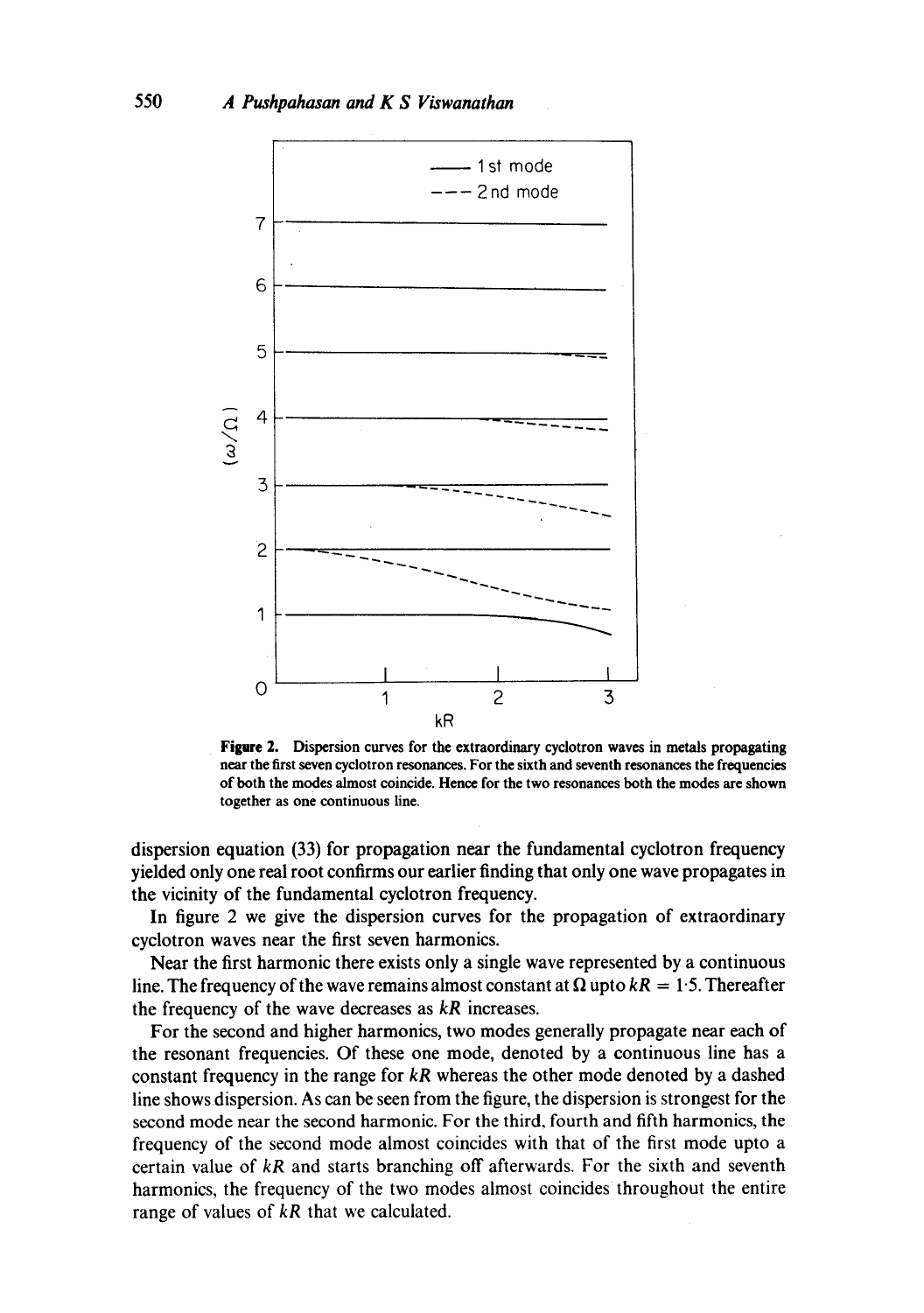### **Acknowledgement**

One of the authors (AP) is grateful to CSIR, New Delhi for financial assistance.

### **References**

Idiculla R and Viswanathan K S 1980 *Pramana (J. Phys.)* 14 1

Idiculla R and Viswanathan K S 1981 *J. Phys.* FII 1635

Kaner E A and Skobov V G 1964 *Fiz. Tverd. Tela* 6 1104 (1964 *Soy. Phys.--Solid State* 6 851)

Kaner E A and Skobov V G 1971 *Plasma effects in metals--Helicons and Alfvbn waves* (London: Taylor and Francis) pp 1-54, 89-94

Platzman P M and Wolff P A 1973 *Waves and interactions in solid state plasmas* (New York: Academic Press) Chapters I-VIII and p. 155

Sekhar R and Viswanathan K S 1976 *J. Phys.* F6 993

Viswanathan K S 1975 *J. Phys.* F5 L 107

Viswanathan K S 1979 *Solid State Commun.* 31 725

Walsh W M and Platzman P M 1965 *Phys. Rev. Lett.* 15 784

Watson G N 1958 *A treatise on the theory of Bessel functions (Cambridge: University Press)* 2nd ed., p. 145

## **Appendix A**

For a discussion of the dispersion behaviour of the high frequency waves (HFW) we concentrate on the bulk dielectric properties of the metal (i.e. solid state plasma).

It is well known that for propagation accurately perpendicular to the static magnetic field, the HFw are undamped if the collisions are neglected. (At low temperatures in pure samples  $\tau \sim 10^{-9}$ – $10^{-8}$  sec and  $\Omega \sim 10^{11}$  rad/sec. This is the range of parameters where HFW are observed. Thus, in this regime  $\Omega \tau \geq 1$  and collisions are unimportant).

Assuming a perturbing field of the form  $\mathbf{E} = \mathbf{E}_0 \cdot \exp[i(\mathbf{k} \cdot \mathbf{r} - \omega t)]$ , the Maxwell's equations yield

$$
\mathbf{k} \times (\mathbf{k} \times \mathbf{E}_0) + (\omega/c)^2 \, \varepsilon \cdot \mathbf{E}_0 = 0,\tag{A.1}
$$

where we have defined the magnetic field  $\bf{B}$  to be parallel to the z-axis and the wave vector to be parallel to the  $x$ -axis

 $(z||\mathbf{B}$  and  $\mathbf{x}||\mathbf{k}$ .

In (A.1), k is the wave vector,  $\omega$  the frequency of the HFW and  $\varepsilon$  is the dielectric tensor defined as

$$
\varepsilon_{\alpha\beta}(\mathbf{k},\omega,\mathbf{B}) = \delta_{\alpha\beta} + (4\pi i/\omega)\sigma_{\alpha\beta}(\mathbf{k},\omega,\mathbf{B}).\tag{A.2}
$$

In (A.2), the first term  $\delta_{\alpha\beta}$  is the displacement current and the second term is a complex tensor contribution due to the magnetized conduction electrons where  $\sigma_{\alpha\beta}$  (k,  $\omega$ , B) is the wave-vector-, frequency-, and field-dependent conductivity tensor.

Equation (A.I) will have a non-trivial solution when the determinant of the coefficients vanishes, i.e.,

$$
\begin{vmatrix}\n\varepsilon_{xx} & \varepsilon_{xy} & \varepsilon_{xz} \\
\varepsilon_{yx} & \varepsilon_{yy} - (kc/\omega)^2 & \varepsilon_{yz} \\
\varepsilon_{zx} & \varepsilon_{zy} & \varepsilon_{zz} - (kc/\omega)^2\n\end{vmatrix} = 0.
$$
\n(A.3)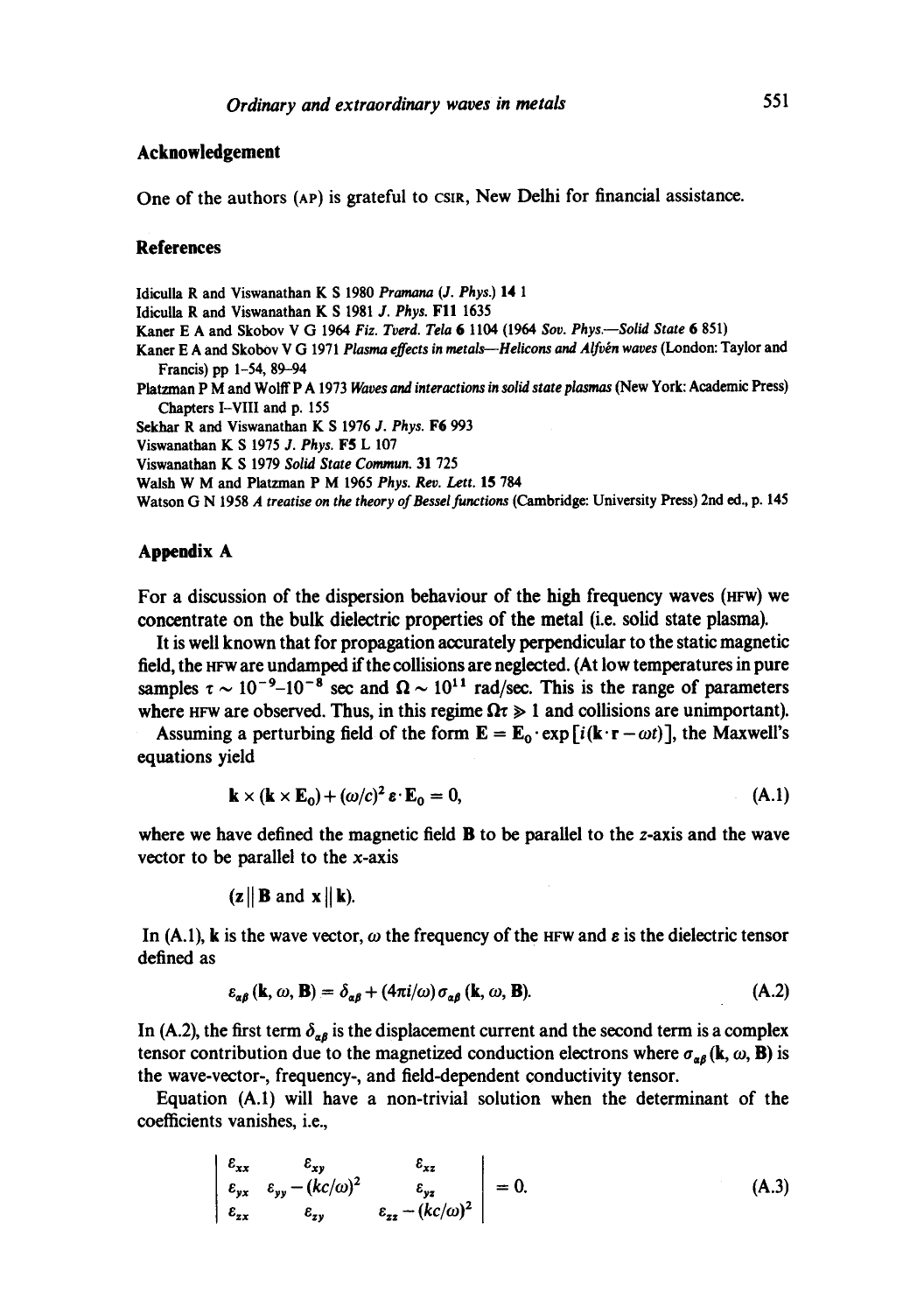But in our coordinate system  $\mathbf{z} \parallel \mathbf{B}$  and  $\mathbf{x} \parallel \mathbf{k}$ . Then using the symmetry of the magnetoconductivity tensor, we have  $\varepsilon_{xz} = \varepsilon_{yz} = \varepsilon_{zx} = \varepsilon_{zy} = 0$ . Then (A.3) reduces to

$$
\begin{vmatrix} \varepsilon_{xx} & \varepsilon_{xy} & 0 \\ \varepsilon_{yx} & \varepsilon_{yy} - (kc/\omega)^2 & 0 \\ 0 & 0 & \varepsilon_{zz} - (kc/\omega)^2 \end{vmatrix} = 0.
$$
 (A.4)

This yields us the familiar dispersion relation

$$
\left[\varepsilon_{zz} - (kc/\omega)^2\right] \left[\varepsilon_{xx}\,\varepsilon_{yy} + \varepsilon_{xy}^2 - \varepsilon_{xx} \cdot (kc/\omega)^2\right] = 0. \tag{A.5}
$$

The first root,

$$
\varepsilon_{zz} = (kc/\omega)^2 \tag{A.6}
$$

is the ordinary wave which is purely transverse in character  $(E||z)$ . The other root,

$$
(\varepsilon_{xx}\varepsilon_{yy} + \varepsilon_{xy}^2)/\varepsilon_{xx} = (kc/\omega)^2
$$
 (A.7)

is the extraordinary wave which is not purely transverse in character but has a weak longitudinal component as well.

Using (A.2) in (A.6) we get the dispersion relation for the ordinary wave as

$$
(kc/\omega)^2 = 1 + (4\pi i/\omega) \sigma_{zz} (\mathbf{k}, \omega, \mathbf{B}). \tag{A.8}
$$

The experimental conditions under which cyclotron waves are observed lead to a simplification of (A.8). In the range of parameters where the HFW are observed one has

$$
\omega_p^2/\omega^2 \sim 10^{10} \gg (kc/\omega)^2 \sim 10^5 \gg 1
$$

(where  $\omega \sim 10^{11}$  rad/sec and  $\omega_p = (4\pi n e^2/m^*)^{1/2} \sim 10^{16}$  rad/sec in the plasma frequency) and the term  $(4\pi i/\omega) \cdot \sigma_{zz} \sim O(\omega_p/\omega)^2 \sim 10^{10}$ . Therefore one can neglect the first term on the right hand side of (A.8) coming from the displacement current in Maxwell's equations. In other words, because of the extremely high plasma frequency in metals, the response due to the conduction electrons is dominant, and so one can neglect the contribution  $\delta_{\alpha\beta}$  due to the displacement current in the expression for  $\epsilon_{\alpha\beta}$  [equation (A.2)]. Thus, for metals, one can define  $\epsilon_{\alpha\beta}$  as

$$
\varepsilon_{\alpha\beta}(\mathbf{k},\omega,\mathbf{B})=(4\pi i/\omega)\cdot\sigma_{\alpha\beta}(\mathbf{k},\omega,\mathbf{B}).
$$
 (A.9)

Again, in the regime where cyclotron waves are observed,  $(kc/\omega)^2 \sim 10^5$  so that solutions of (A.8) are given to  $O(kc/\omega_p)^2 \sim 10^{-5}$  by the zeros of the conductivity,

$$
\sigma_{zz} = 0 \tag{A.10}
$$

which is thus the dispersion relation for the ordinary wave.

Similarly using (A.9) in (A.7) we have for the extraordinary wave,

$$
(kc/\omega)^2 = \left[ (\sigma_{xx}\sigma_{yy} + \sigma_{xy}^2)/\sigma_{xx} \right] \cdot (4\pi i/\omega). \tag{A.11}
$$

Hence solutions of (A.11) are given to  $O(kc/\omega_p)^2 \sim 10^{-5}$  by

$$
(\sigma_{xx}\sigma_{yy} + \sigma_{xy}^2)/\sigma_{xx} = 0. \tag{A.12}
$$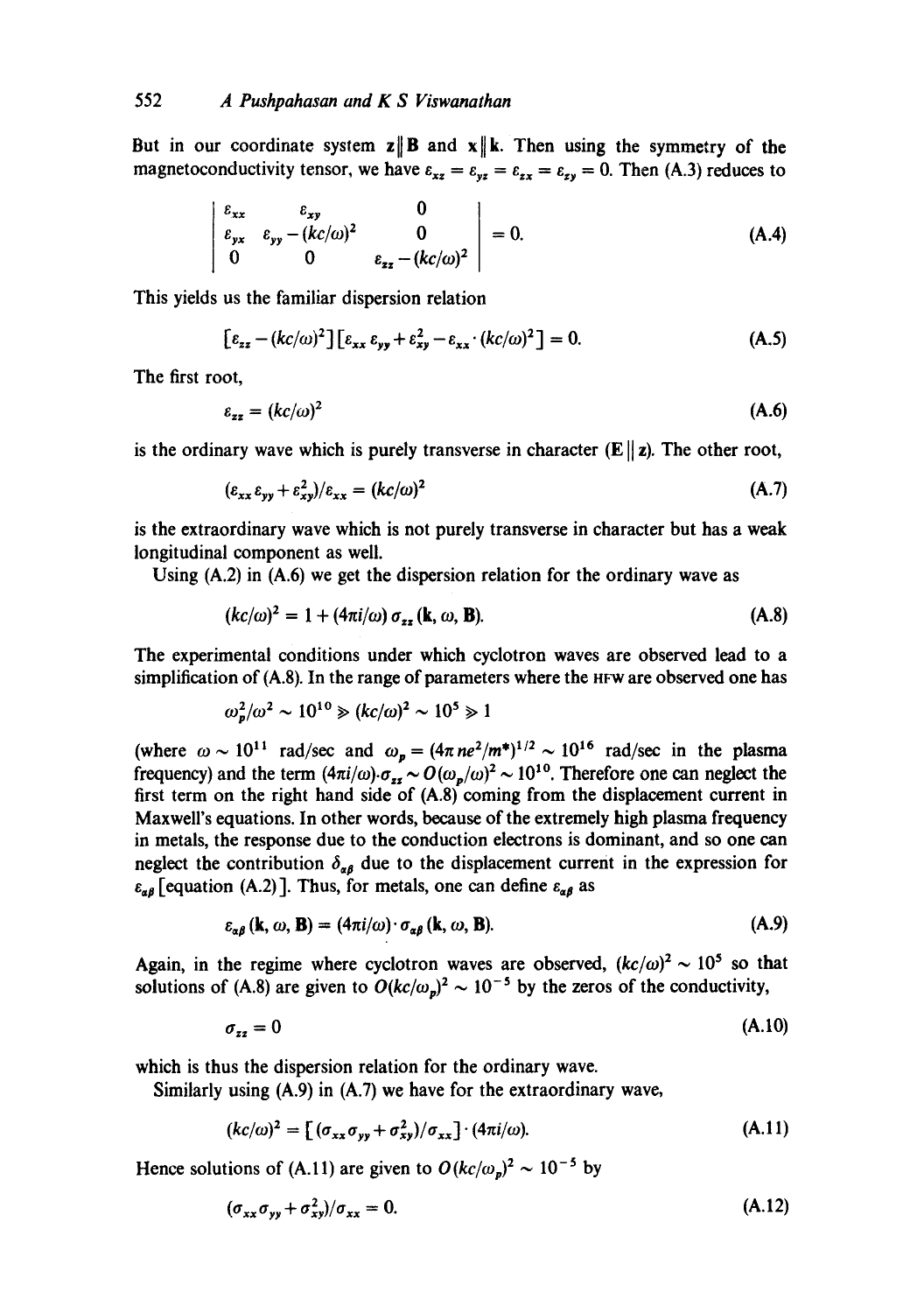553

Hence

$$
\sigma_{xx}\sigma_{yy} + \sigma_{xy}^2 = 0 \tag{A.13}
$$

is the dispersion relation for the extraordinary wave.

# **Appendix B**

$$
V_0 = 1/3. \t\t (B.1)
$$

$$
V_1 = (kR)^2/15 - (55/3). \tag{B.2}
$$

$$
V_2 = (1023/3) - (18/5) (kR)^2 + (kR)^4/35.
$$
 (B.3)

$$
V_3 = (kR)^6/63 - (10/7) (kR)^4 + (323/5) (kR)^2 - (7645/3).
$$
 (B.4)

$$
V_4 = (21076/3) - (6676/15) (kR)^2 + (769/35) (kR)^4
$$
  
- (41/63) (kR)<sup>6</sup> + (1/99) (kR)<sup>8</sup>. (B.5)

$$
V_5 = (1/143) (kR)^{10} - (25/99) (kR)^8 + (400/63) (kR)^6
$$
  
-(720/7)(kR)<sup>4</sup> + (960)(kR)<sup>2</sup> - 4800. (B.6)

$$
A_1 = \sum_{s=0}^{\infty} \frac{M^2 (-1)^s (kR)^{2M+2s-2}}{s!(2M+s)!(2M+2s+1)}.
$$
 (B.7)

$$
B_{1} = \sum_{s=0}^{\infty} \frac{(-1)^{s} (M+s) (kR)^{2M+2s-2}}{2s!(2M+s-2)!(2M+2s-1) (2M+2s+1)}
$$
  

$$
-\sum_{s=0}^{\infty} \frac{(-1)^{s} (M+s) (kR)^{2M+2s}}{s!(2M+s)!(2M+2s+1) (2M+2s+3)}
$$
  

$$
+\sum_{s=0}^{\infty} \frac{(-1)^{s} (M+s+2) (kR)^{2M+2s+2}}{2s!(2M+s+2)!(2M+2s+3) (2M+2s+5)}
$$
 (B.8)

$$
C_1 = \sum_{s=0}^{\infty} \frac{(-1)^s (kR)^{2M+2s}}{s!(2M+s)!(2M+2s+1)(2M+2s+3)}.
$$
 (B.9)

$$
D_1 = \sum_{s=0}^{\infty} \frac{(-1)^s M(M+s) (kR)^{2M+2s-2}}{s! (2M+s)! (2M+2s+1)}.
$$
 (B.10)

$$
D_2 = \sum_{n=1}^{\infty} \sum_{s=0}^{\infty} \frac{2M^2(-1)^s(n+s)(kR)^{2n+2s-2}}{(M^2-n^2)s!(2n+s)!(2n+2s+1)} + \sum_{s=0}^{\infty} \frac{(-1)^s s(kR)^{2s-2}}{s!s!(2s+1)} + 1.5 \sum_{s=0}^{\infty} \frac{(-1)^s (M+s) (kR)^{2M+2s-2}}{s!(2M+s)!(2M+2s+1)}
$$
(B.11)

where  $\Sigma'$ , stands for the summation over all values of  $n \neq M$ . For  $j \geq 0$ ,

$$
Z_j = (-1)^j / M^{j+1}, \tag{B.12}
$$

$$
Q_j^1 = (-1)^j/(2M)^{j+1},\tag{B.13}
$$